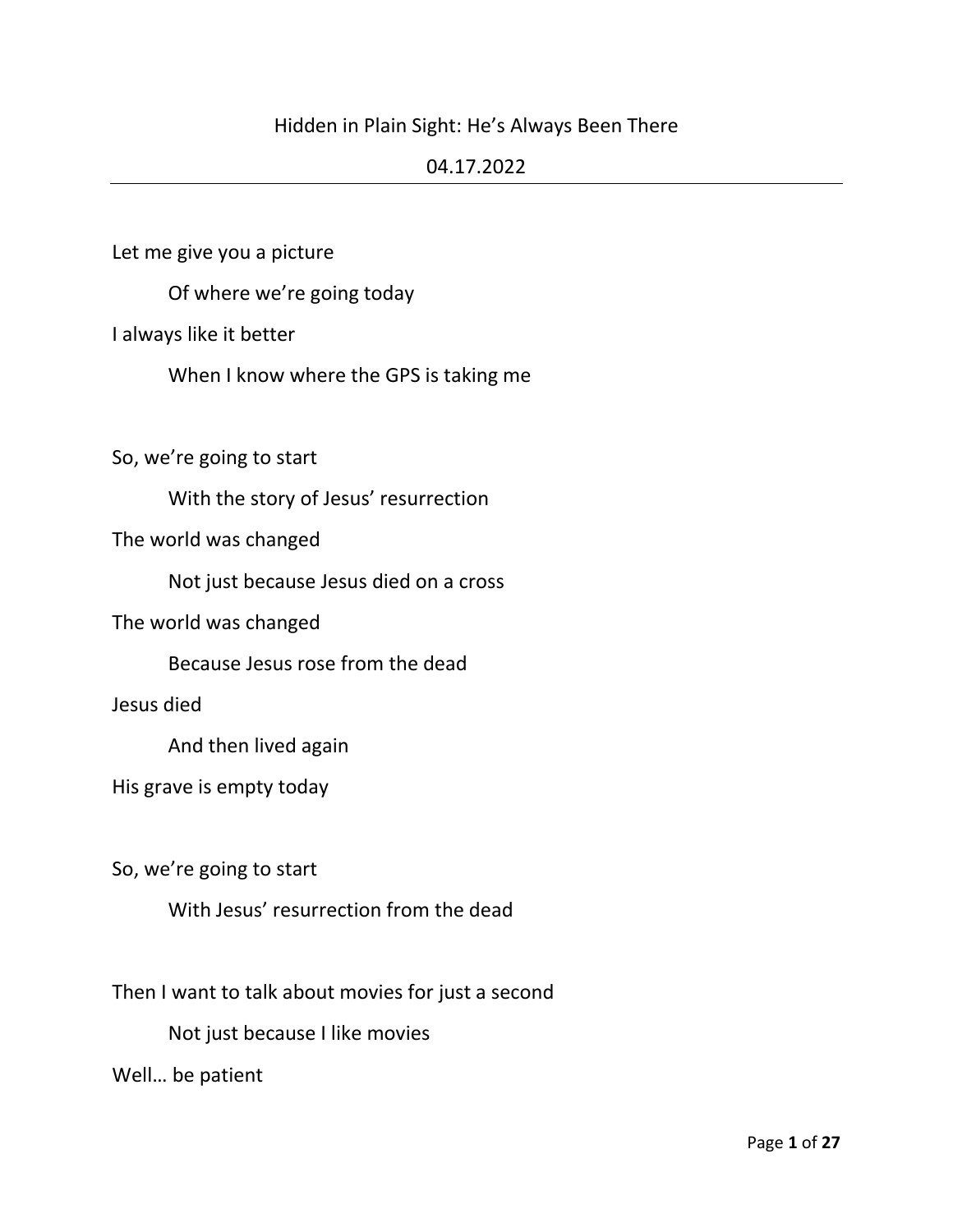I'll make it make sense

And then we're going to talk about Jesus again

Easter's His day after all

So, we'll tie it all together

Jesus is hidden in plain sight

He's been there all along

He's here now

Because He rose from the dead

OK – we got a lot to get to

We got a long way to go

And a short time to get there

So, grab a Bible

**Turn to Luke 24**

It's page 722 in these Bibles

Take one of those

We didn't get you an Easter basket or chocolate bunny

So, let us *at least* get you a Bible

By the way

If we've not met, I'm Andy

It's great to have you joining us today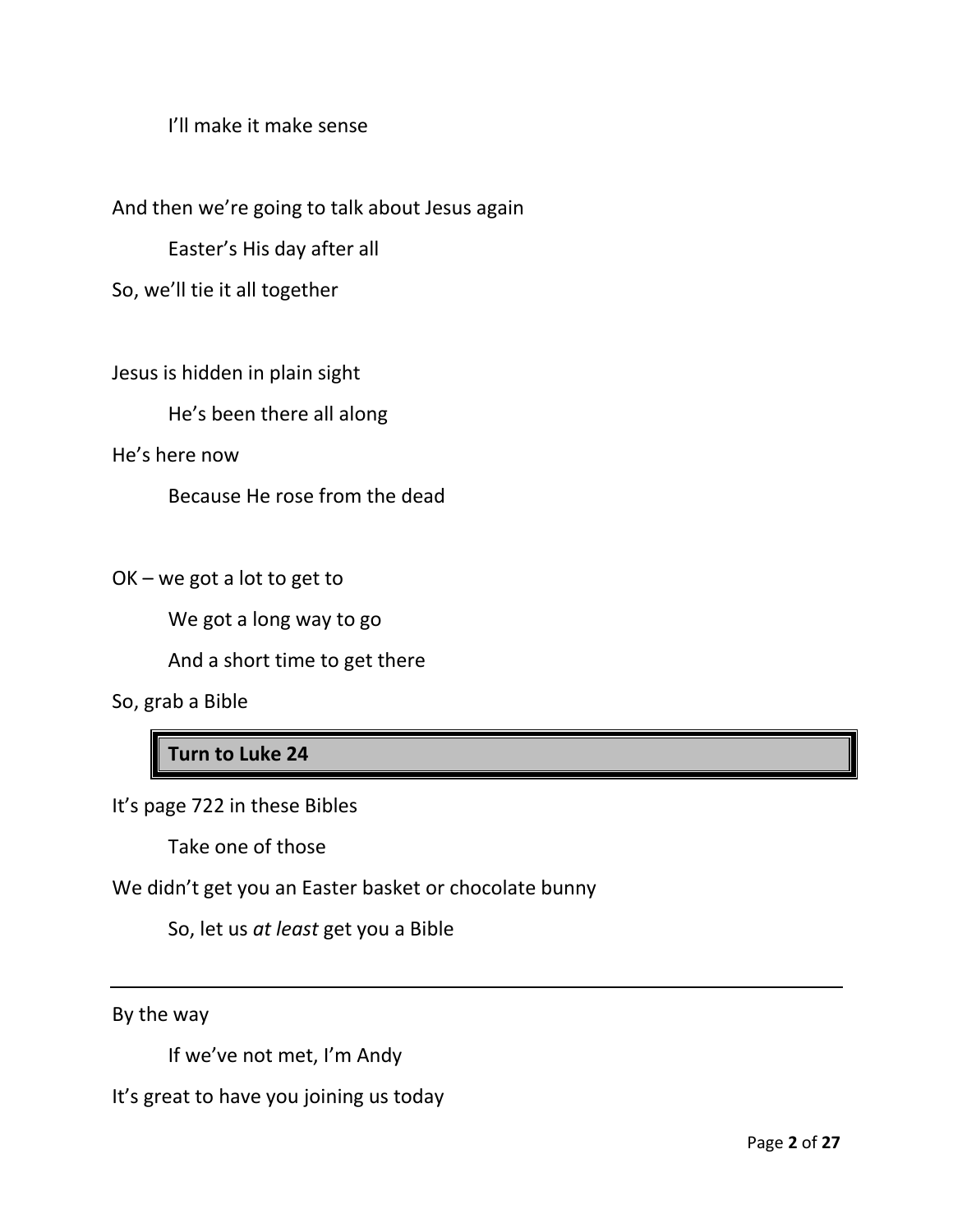It's also great to have you folks joining us online

Now – or later

# We celebrate

The Resurrection of Jesus today

## Because Jesus lives

We have hope

## Because He lives

We can make it through tough times

#### Because He lives

We don't have to fear death or life or condemnation

# OK - Let's look at this account together

## Read Luke 24:1-8

This is the Resurrection story

This is the game changer

# I want us to catch the shock of this scene

Luke – an historian

Makes that clear in his writing

But this story is so famous

So famous!

# That it's easy to lose the shock of the scene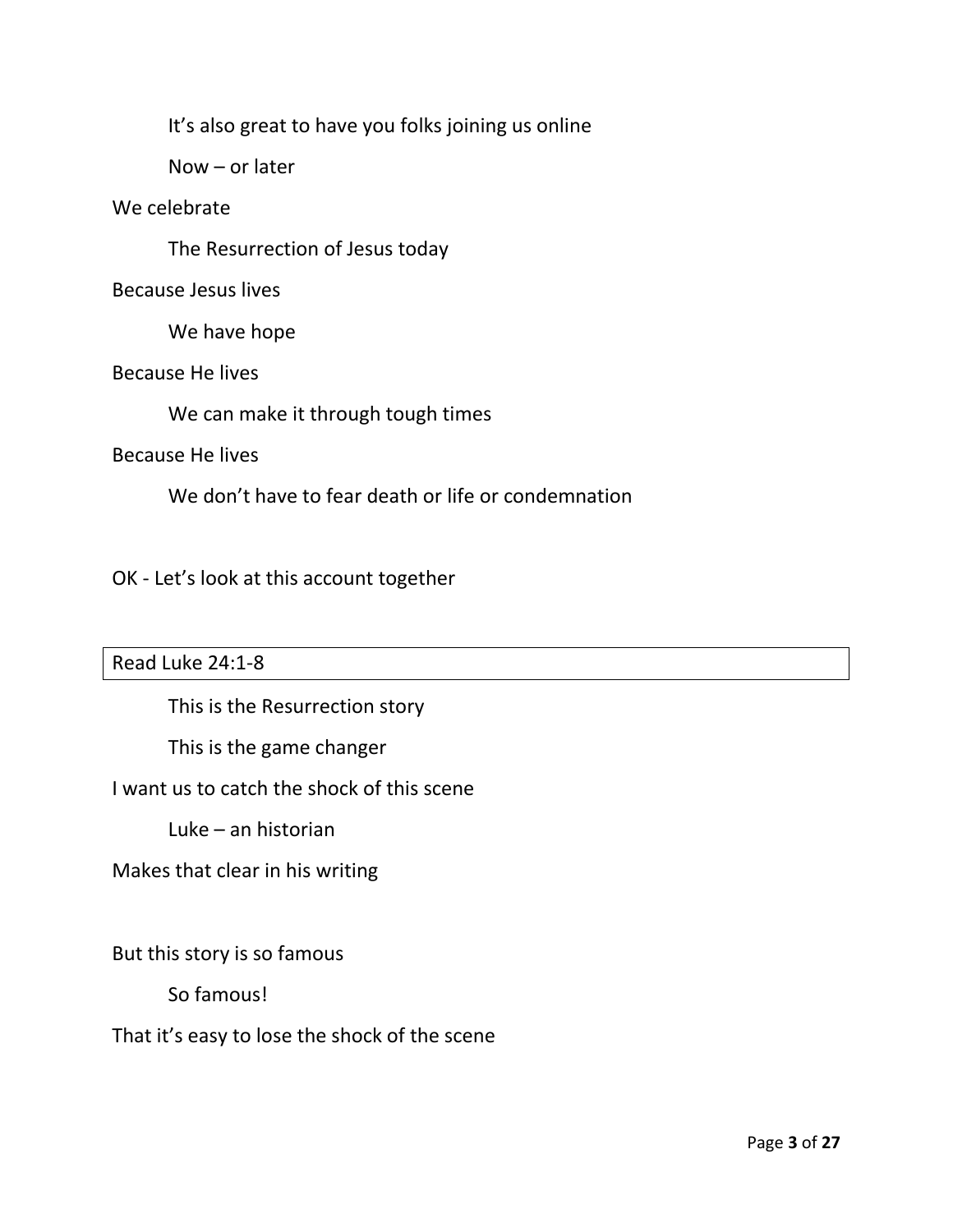### Nobody

Went to the tomb Expecting it to be empty Nobody

Then in Luke 24:9-12

We see three embarrassing details You know what they always say "History is written by the winners" So often in history, details get whitewashed To remove anything embarrassing However, in this passage We'll look in just a sec Luke includes 3 embarrassing details Back to back to back That he could have just as easily scrubbed

See if you see them?

Look with me:

Read Luke 24:9-10 – The first witnesses were all ladies

In the Roman & Jewish culture of that day

Women were not considered trustworthy witnesses in court

God considers women trustworthy witnesses

But the culture of the day did not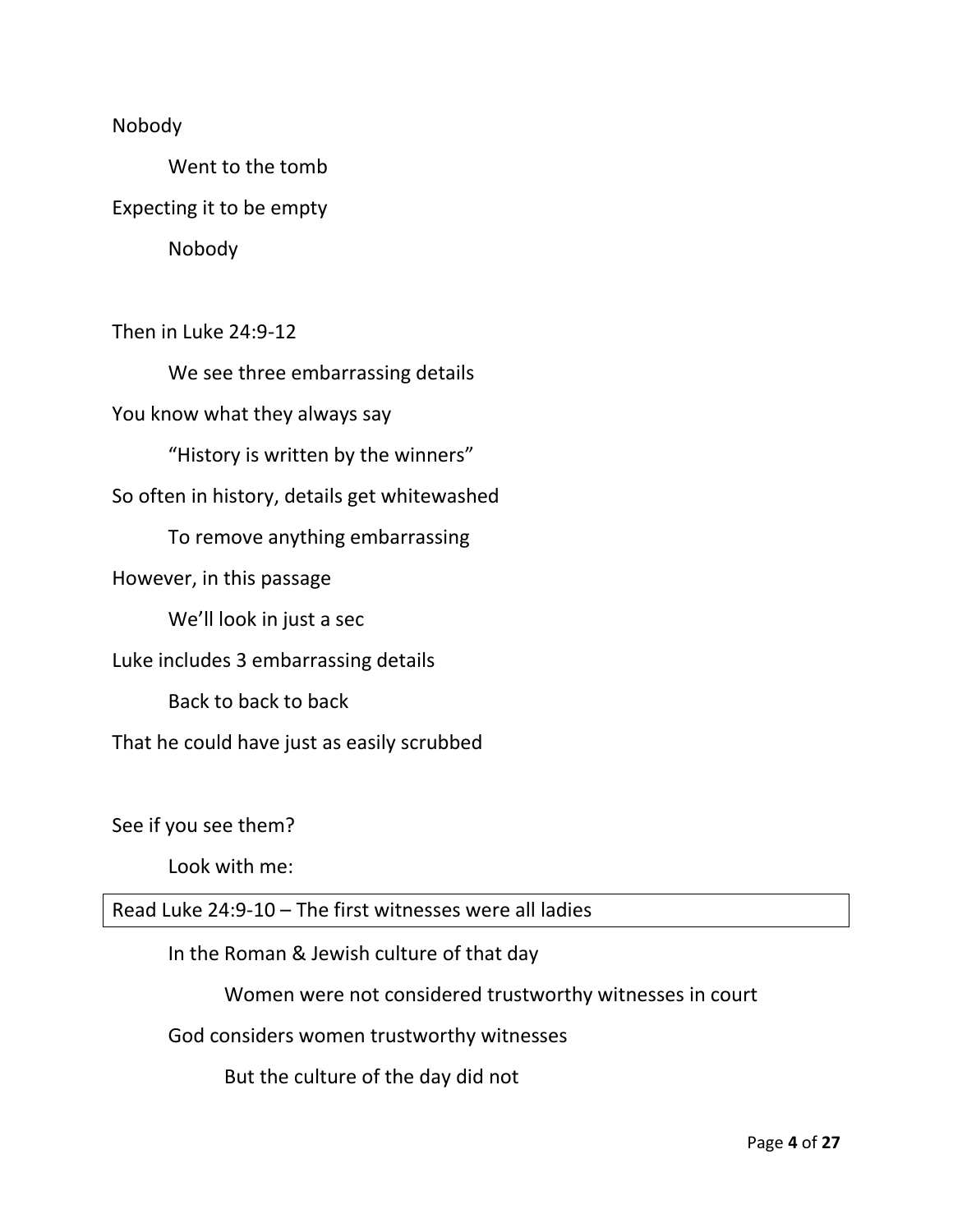# You only write that if it is true

Read Luke 24:11

Who is "they?"

Verse 11 says, "But they did not believe the women"

Who is they?

All of the leaders of the early church

## Catch that:

All of the church's earliest leaders

Heard the central message of the Gospel

The message that this book

The book of Luke

Is designed to get others to believe

And none of them believed it

Amazing

You only write that if it is true

Look in your bible at verse 12:

Read Luke 24:12 - Peter, however, got up and ran to the tomb. Bending over, he saw the strips of linen lying by themselves, and he went away, and proclaimed to everyone he met that Jesus was alive, just like He said.

That's not what it says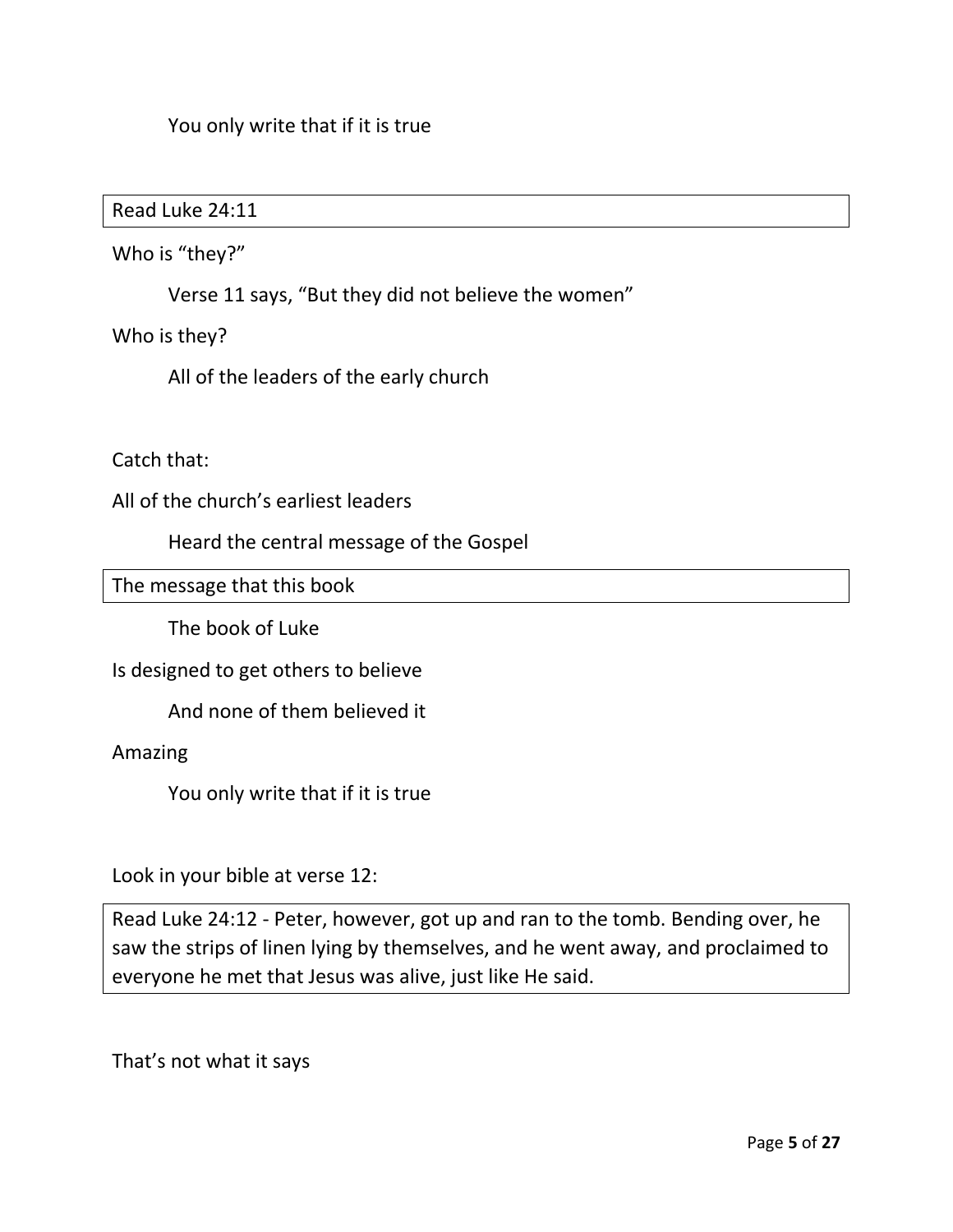It says that Peter

The point person for the early church

The visionary

The leader

Saw Jesus' empty tomb

And went away, wondering what in the world had happened.

Nobody

Went to the tomb

Expecting it to be empty

Nobody

The world was changed

Not just because Jesus died on a cross

Lots of people died on crosses

The world was changed

Not because they're leaders were super-human

These yokels made lots of embarrassing mistakes

The world was changed

Because a dead man came back to life

Read Luke 24:13-24

And so, they shrugged

Didn't believe it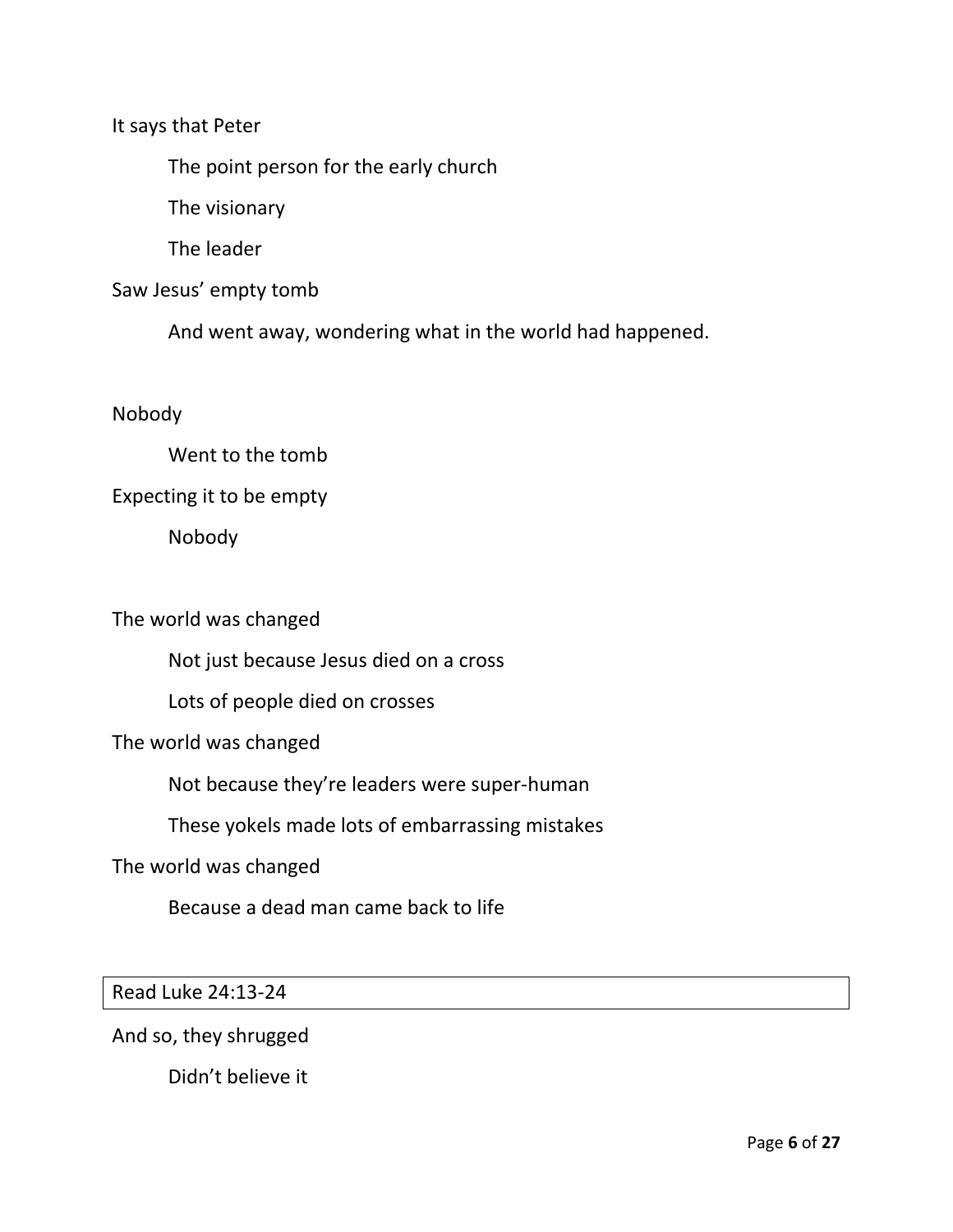And then went home

Hang on to that for a second

While we talk about movies

I love when movies drop little details

You know, throughout the movie

And you don't see them

Or you don't realize their significance

Till the very end

Or when movies

Have this aha moment

Where you learn something

That changes the whole movie

# **Like the Life of Pi**

Where the kid's in the boat with the Tiger

# **Or the Sixth Sense**

Where he sees dead people

I don't want to spoil any cliff hangers

**Or like the movie Adrift**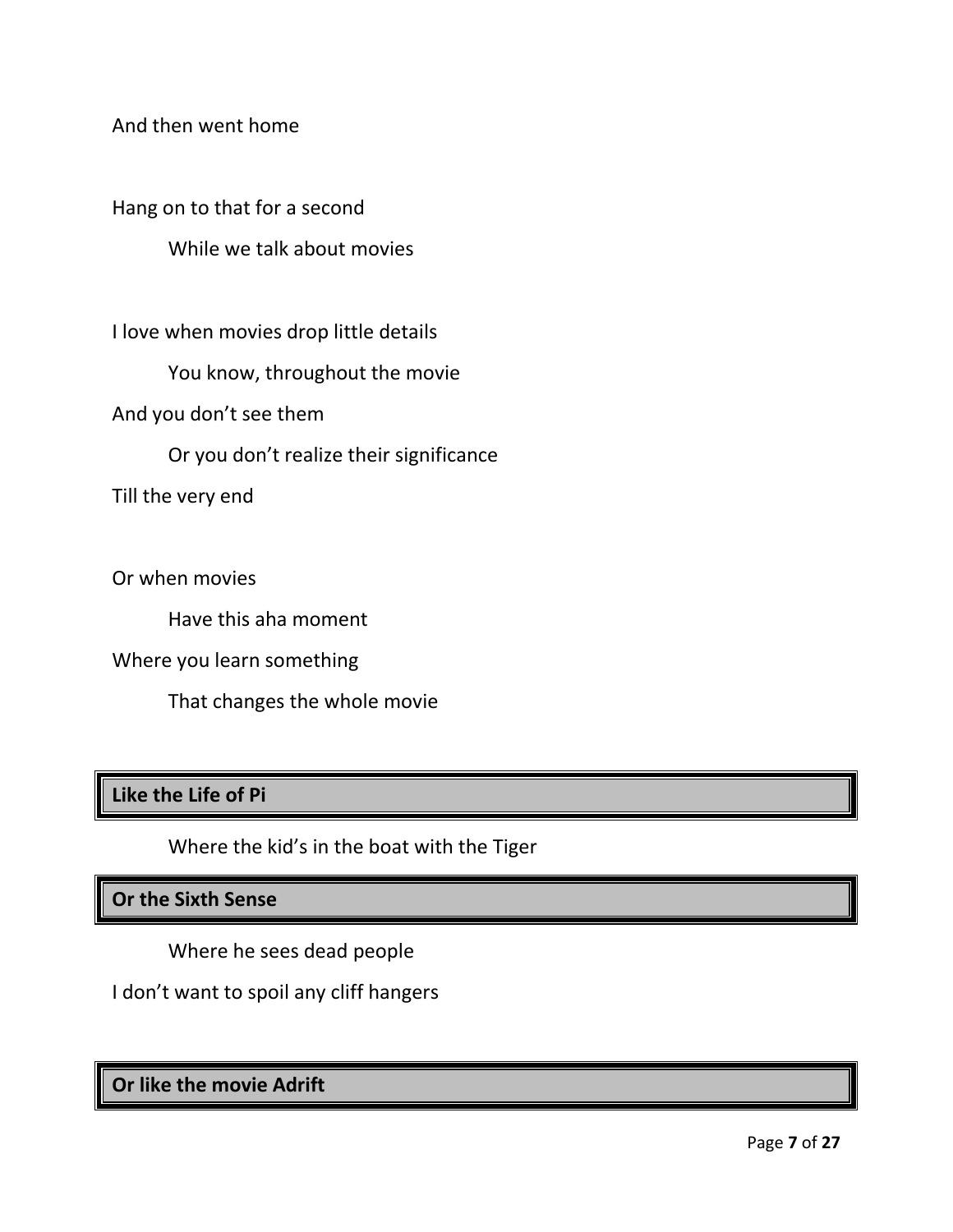You get to the end

And you have this aha moment

And you realize that the whole movie you were watching

Is different than you thought it was

While you were watching

I mean there's something going on

The whole time

And the author knows it

The director knows it

If you go back and watch it

You'll wonder how in the world you missed it

But you don't see it till the end

**Or that movie 7 pounds**

**Wait, we can't talk about Will Smith anymore**

Or - like my all-time favorite movie

My all-time faaavorite movie

**The Notebook**

You don't even know who James Garner *is* right away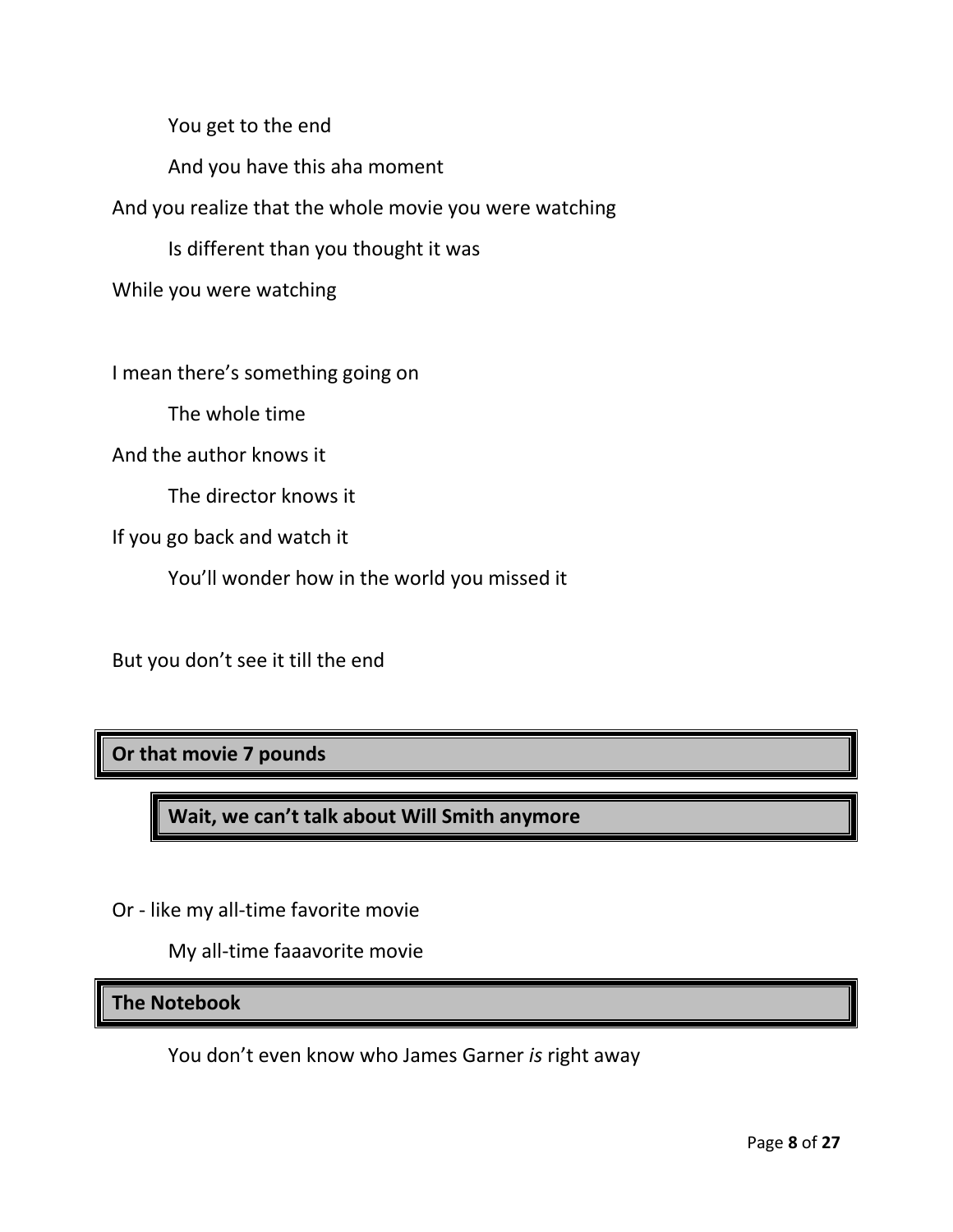Just so we're clear

The Notebook is not my all-time favorite movie

You do get the aha moment at the end

But you've got to pay an *extraordinarily* high price to get there

I just love it when the author

Because they knew the whole story from the beginning

Drops hints

That you don't see at first

But make sense

When you know the whole story

So what's this have to do with Jesus?

God

The Holy Spirit

Inspired this book

And He did that

Over thousands of years

And He had the prophets write things

Knowing that Jesus was coming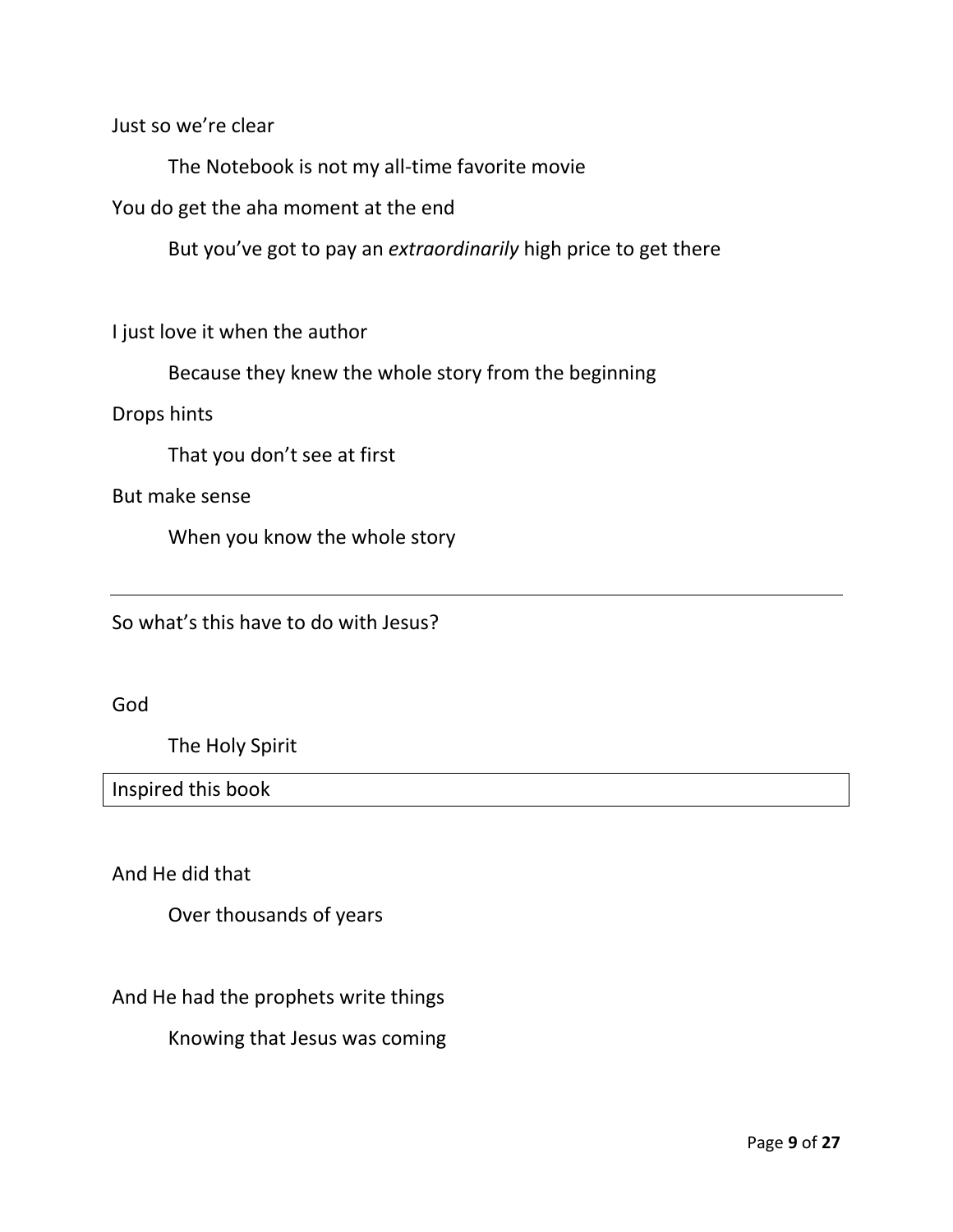**Hebrews 10:1 (NLT) – The old system under the law of Moses was only a shadow, a dim preview of the good things to come, not the good things themselves.** 

The first half of the Bible

Was a shadow of Jesus

It says:

**The sacrifices under that system were repeated again and again, year after year, but they were never able to provide perfect cleansing for those who came to worship.**

It was never enough

Those sacrifices pushed back sin

Kicked the can down the road, so to speak

But it was always pointing the way to Jesus

Read Luke 24:25-27

"Moses and all the prophets"

What's He talking about?

The Old Testament, right?

Let me put that last verse up here

So, we can see it together

**And beginning with Moses and** *all* **the Prophets, He explained to them what was said in** *all* **the Scriptures concerning Himself. – Luke 24:27**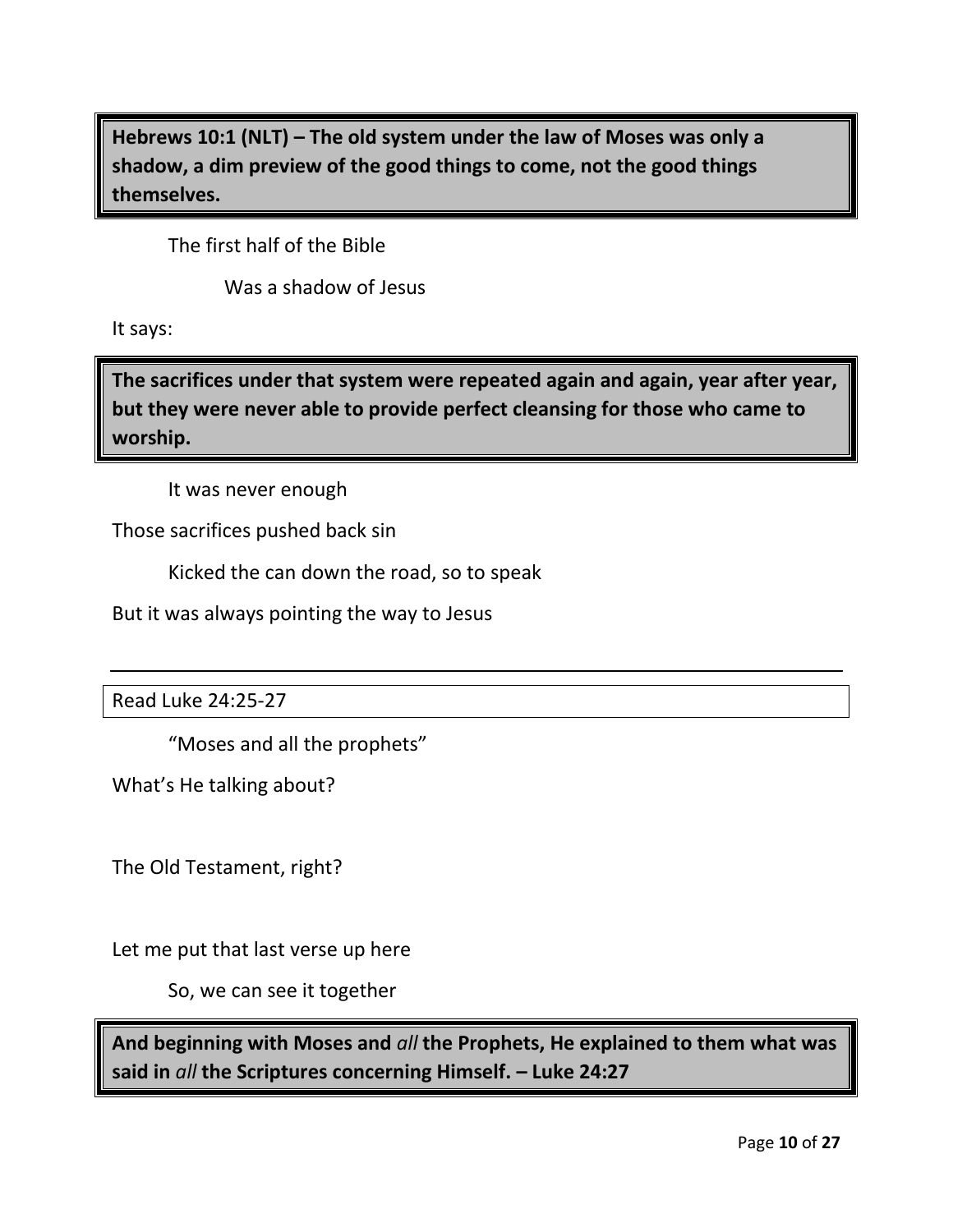I highlighted the word "all"

Listed twice there in this passage

*All* the prophets

And *all* the Scriptures

They all talk about Jesus

Jesus was telling Cleopas & Mary how *all* the Old Testament

Was about Him

After a long conversation

Their eyes were opened and they recognized Him

And then He disappeared

So, they ran back to their friends

Who were still in Jerusalem

And Cleopas bursts in the room

And tells them "It's true… it's all true"

#### Read Luke 24:36-40

This is reasonable

They thought they were seeing a vision

Or a ghost or something

So, Jesus says look at my hands & feet

"touch Me and see"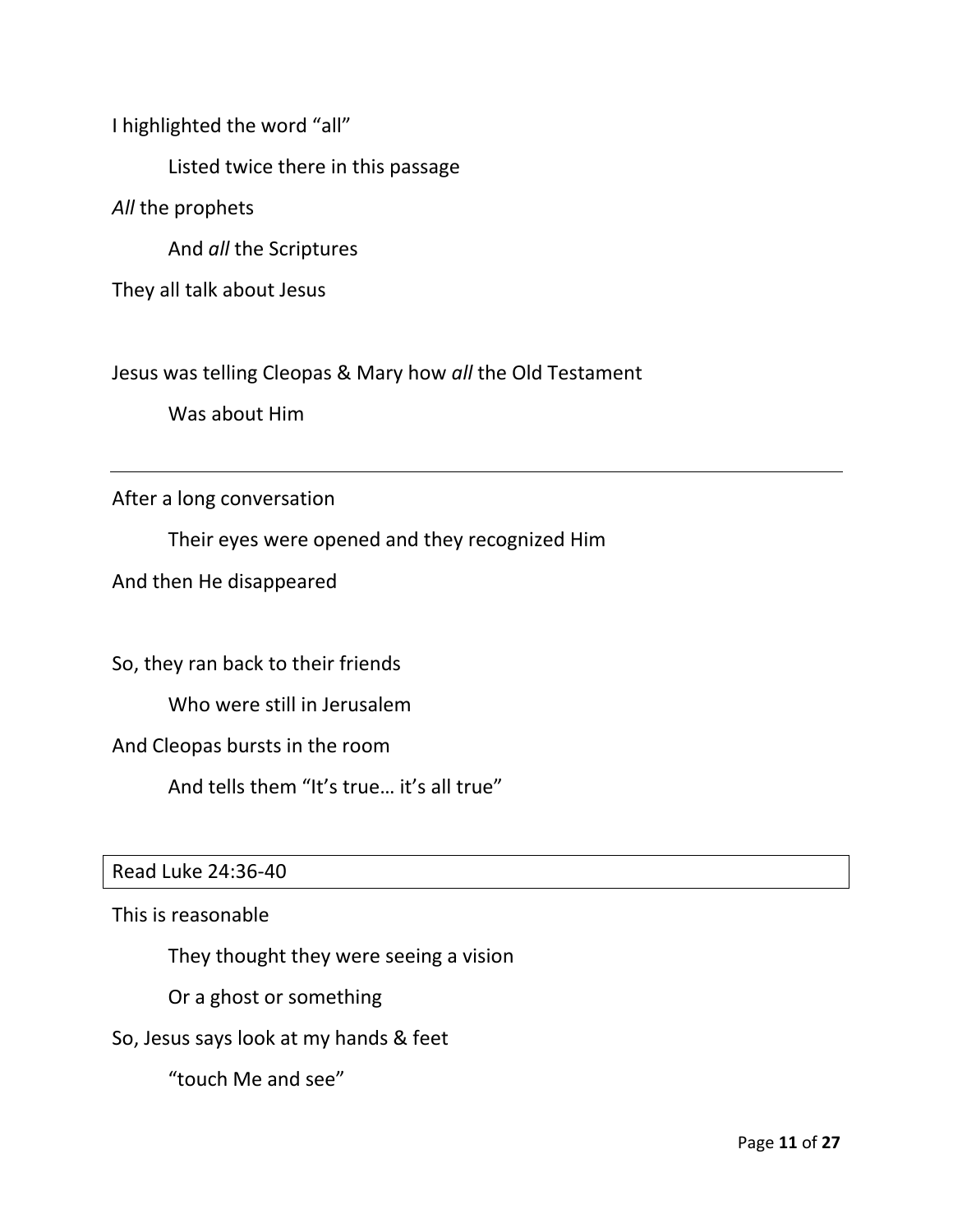Casper doesn't have nail scars that you can put your hands on

Then I love the next verses

I'm a dork

But I love seeing humor in the Bible

Look at verse 41:

Read Luke 24:41-43

So, He's providing proofs, right?

You think it's a vision

No… visions don't talk with you

You think it's a ghost?

Nooo… ghosts don't have scars you can touch

You still don't believe

{Eye-roll}

OK – you got anything to eat?

And then

This cracks me up

Look at verse 42

Read Luke 24:42-43

They hand Him a piece of broiled fish

And He eats it in front of them

That's the miraculous part

A guy who was dead yesterday

Is eating in your kitchen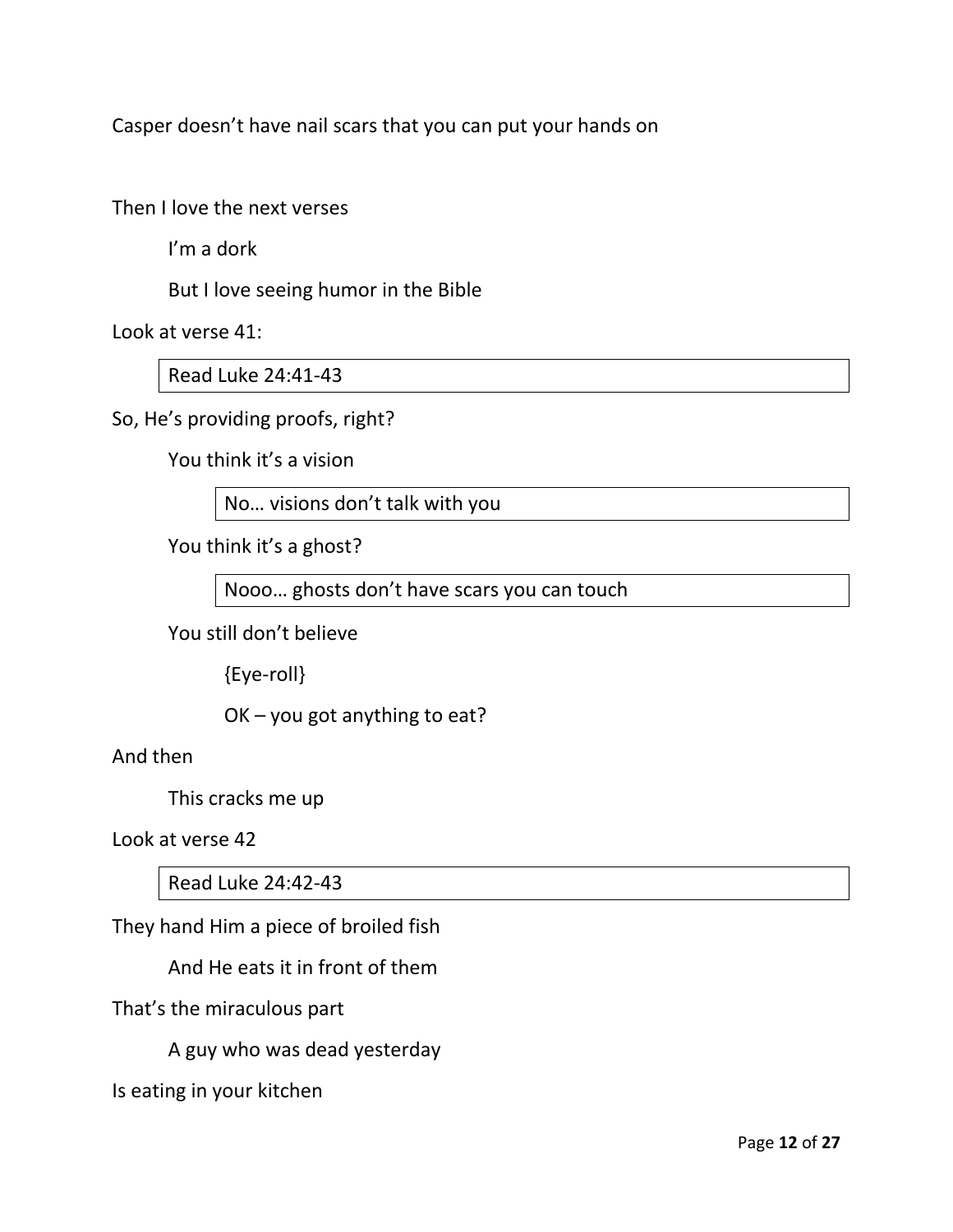# That's miraculous

But the funny part to me

They didn't hand Him a potato chip

Or a carrot stick or something

They handed Him a "piece of broiled fish"

You don't just whip up a "piece of broiled fish"

What's that mean?

We don't know

But I think they were eating supper when He got there And no one offers Him anything to eat

And Jesus was hungry

I mean, I've never done it

But I hear that rising from the dead

Works up quite an appetite

So, when they don't offer

He says, "I don't know… does anybody have anything to eat?"

And they fumble all over themselves

Trying to get the former dead guy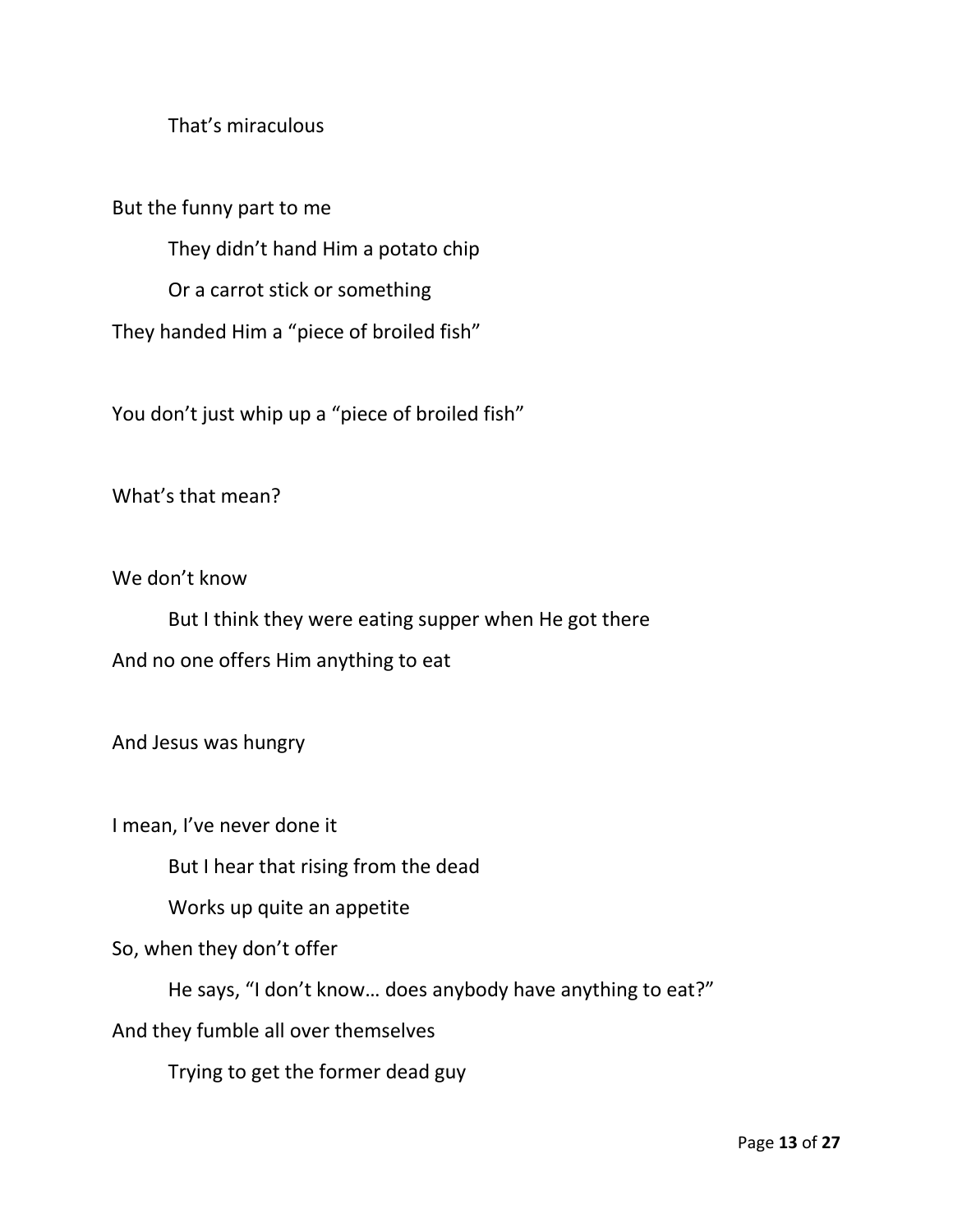A piece of fish

# And then catch what He says to them:

Read Luke 24:44-45

The whole Bible whispers His name

He was there all along

He's here now

We don't worship Jesus

In churches all over the world

Because He's a footnote in history

We don't worship Jesus

In churches all over the world

Because He said wise things

We don't worship Jesus

Because He died and came back to life

And – this is just wise advice

If a guy predicts his own resurrection And then pulls it off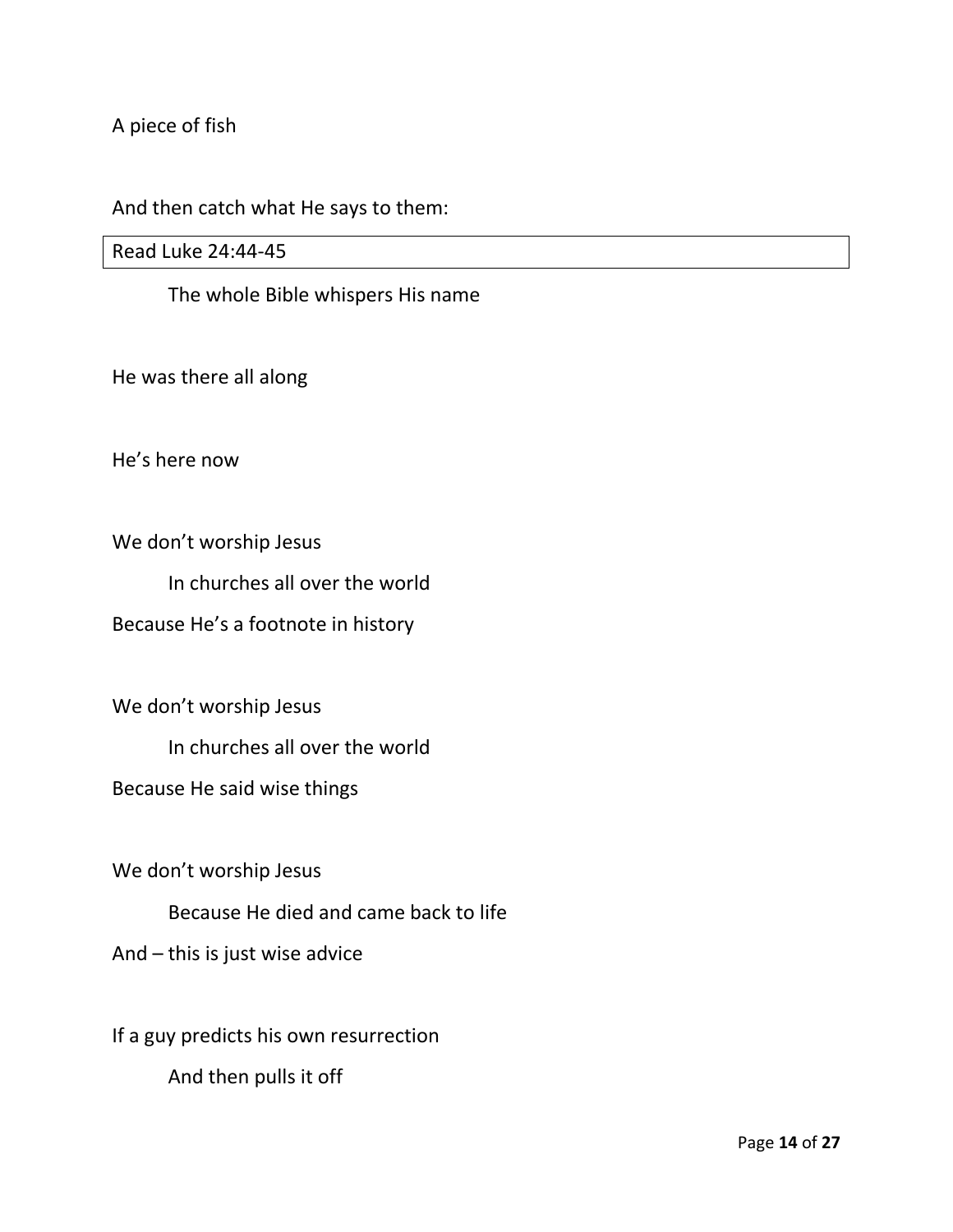Do whatever He says

This is all throughout the Bible

Look at this interaction

Between Jesus and the Pharisees

**John 5:39a - You study the Scriptures diligently because you think that in them you have eternal life.**

What Scriptures is He talking about?

The Old Testament again, right?

They didn't have the New Testament part of the Bible

That we have yet

*You study the Scriptures diligently because you think that in them you have eternal life.* 

**These are the very Scriptures that testify about Me, yet you refuse to come to Me to have life. {John 5:39-40}**

The whole Bible points to Jesus

He was there all along

But they didn't see it

He's here now

But we still don't see Him

He's hidden in plain sight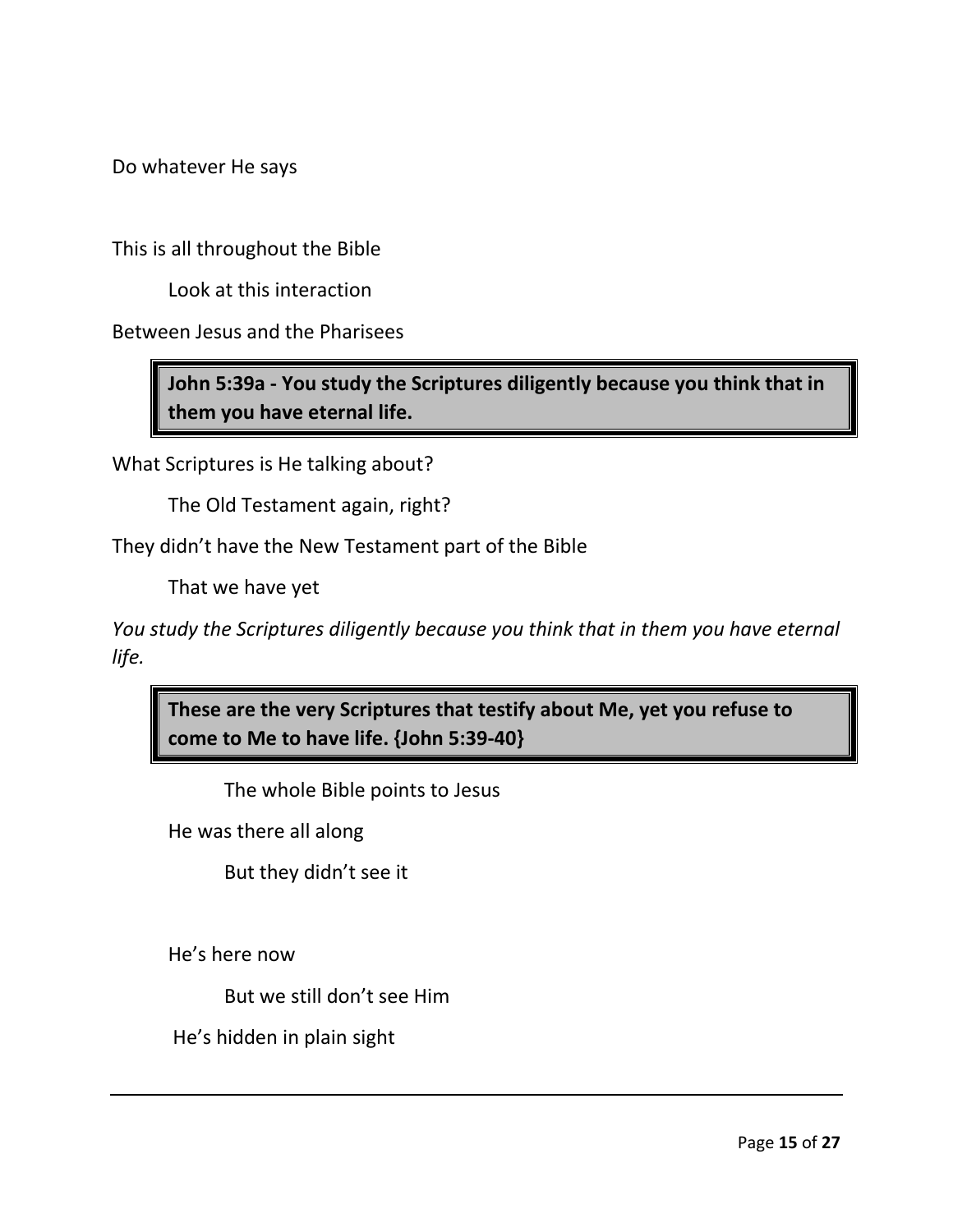As we wrap up

Let me speak to each of you

Any given week

There are 2 distinct groups of people

In the room

Or online

I want to speak to each of you

If you're new to all of this

Maybe you've recently made a commitment to Jesus

Maybe you're still not convinced

Maybe you're pretty convinced

That you'll *never* be convinced

I really am thrilled you're here

I would say to you

Don't assume that the spiritual blinders

That kept the people of Jesus' day from seeing Him

Won't affect you too

Whether you know it or not Whether you acknowledge it or not Jesus has been there in your life all along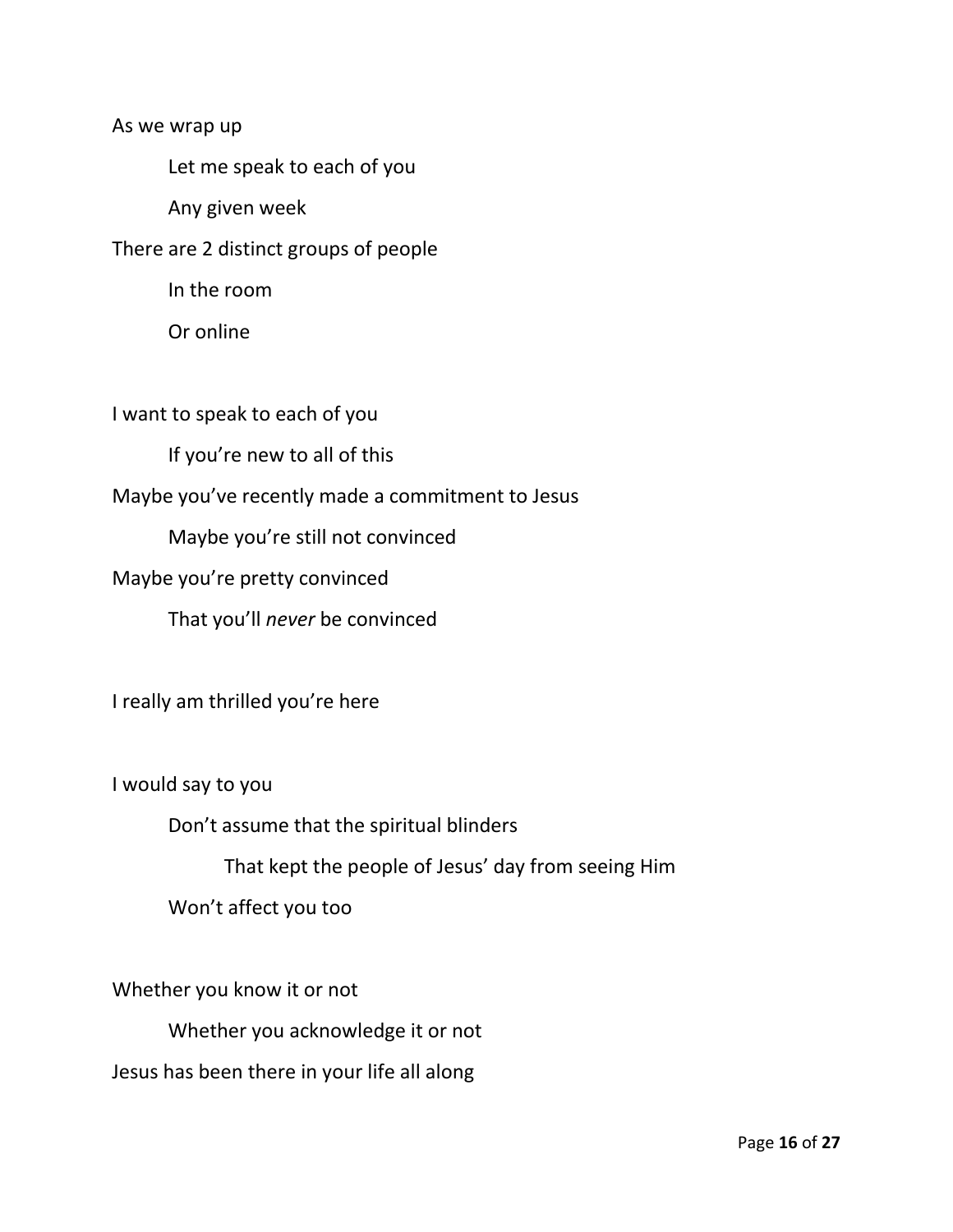Hidden in plain sight

The times of sorrow or loss or confusion That you sensed a comforting hand The times of struggle That someone just happened to come along I was listening this week To a young man Who, while growing up on the east coast Was wrestling with his sexuality He was convinced his parents wouldn't approve That the church wouldn't approve

That God didn't approve

So, he snuck into his parent's bedroom

After they had gone to sleep

Late one night

Like 3 in the morning

He quietly grabbed his dad's pistol

Out of the nightstand

He went back to his room

Sat the pistol in his lap

And thought thru each of the next steps

One last time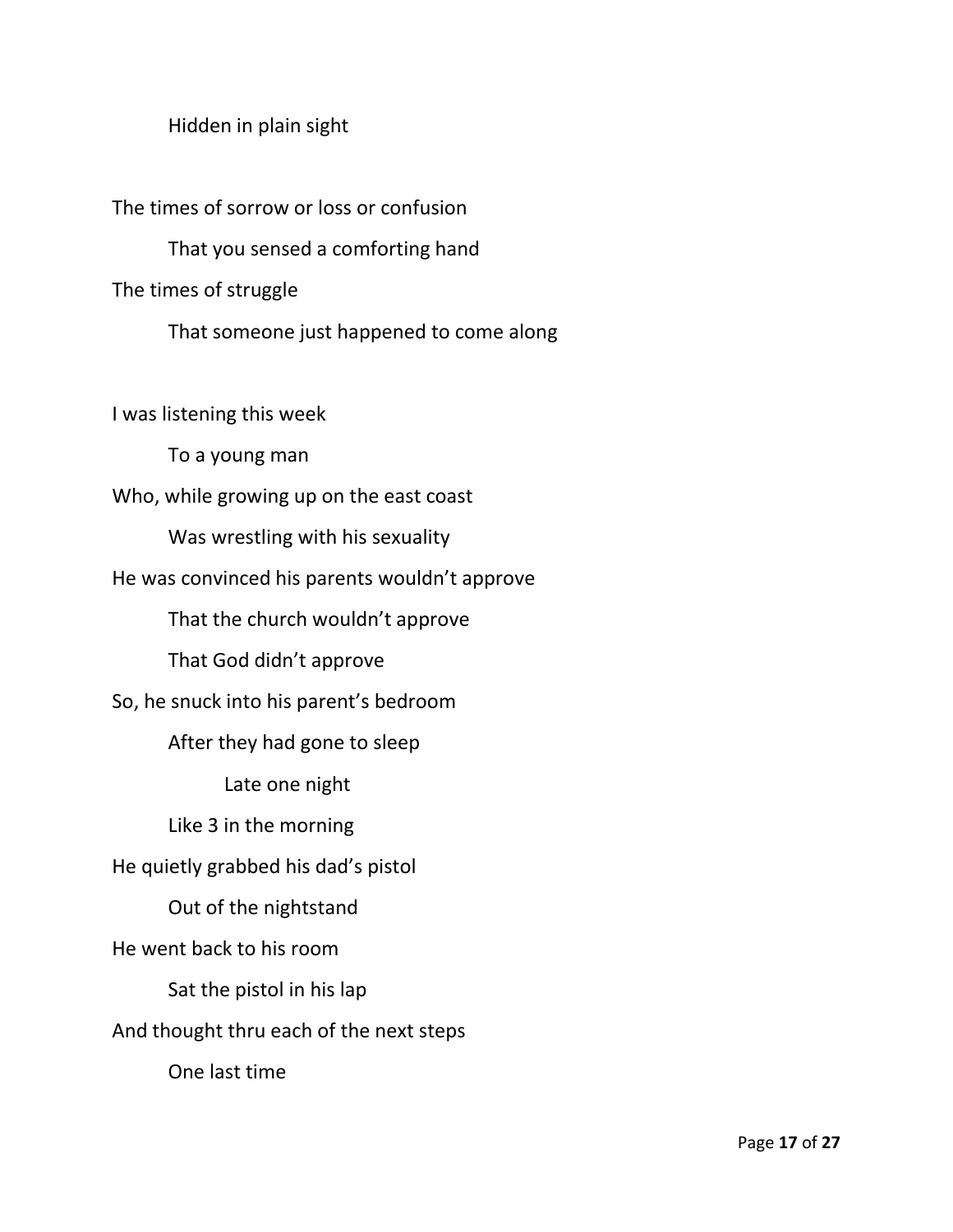The moment itself

His parent's hearing the shot

Or finding him the next day if they didn't wake up

The relief that he was sure they would have

When his shameful self was gone

That's a lie by the way

If that ever starts to make sense

Know that there are people who care about you

The world would be less without you here

So, he said one final prayer

To steel his nerve to go through with it

He just said to God

"God, if you're real

And I don't really think you are

But if you are

Just show me that you are

And show me that you care

He said Amen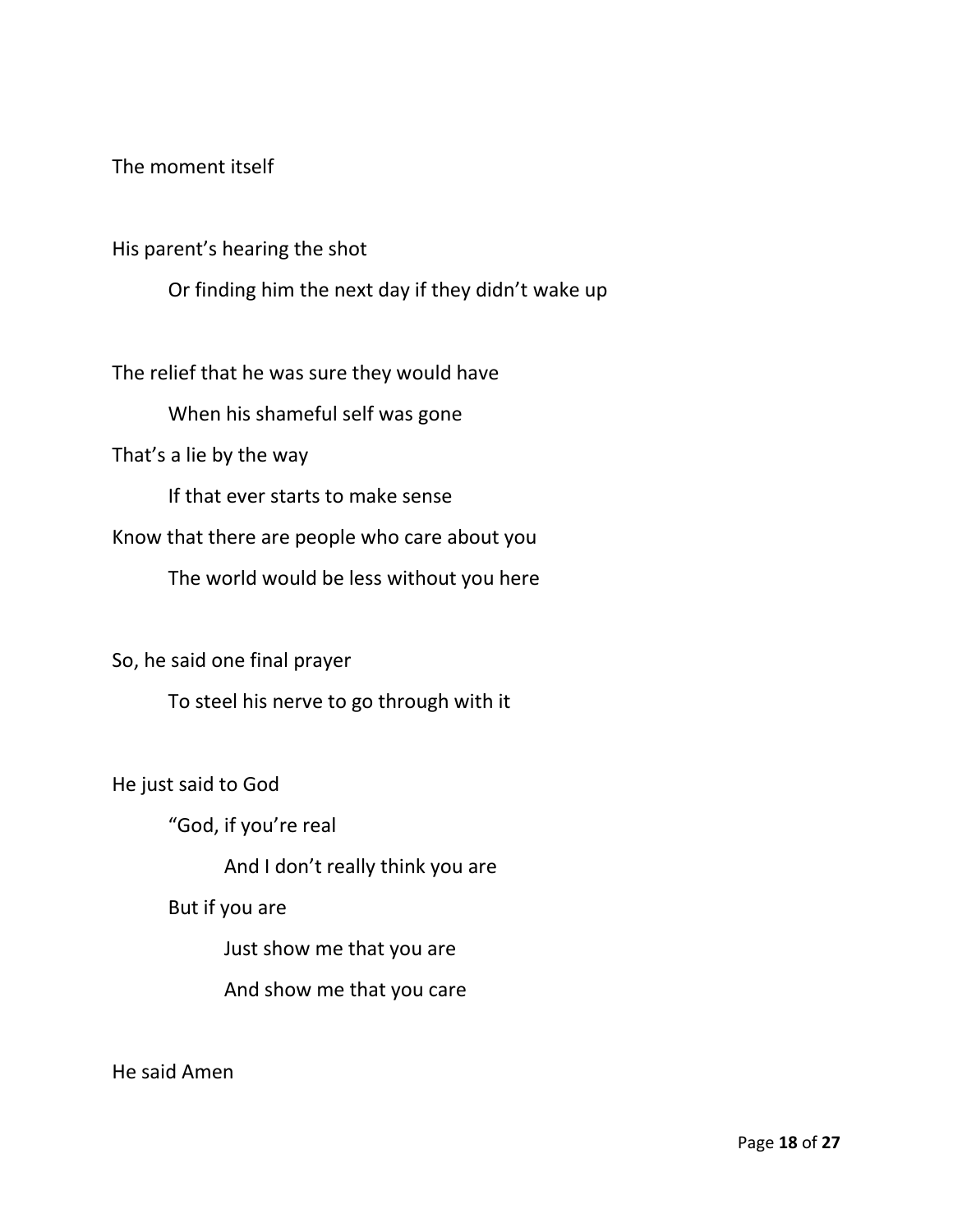He took a deep breath

Then his cell phone rang

He thought

It's 3 o'clock in the morning Who in the world is calling me at 3 o'clock in the morning?

But He picked up his phone and looked

And saw it was a friend of his who lived on the west coast

So, it was only like midnight there

And his friend said

I was praying before I went to bed

And I just felt this *overwhelming need* to call you

I couldn't get your face out of my mind

I thought you probably wouldn't answer

But if you did

I'd know I was right to call

And the young man said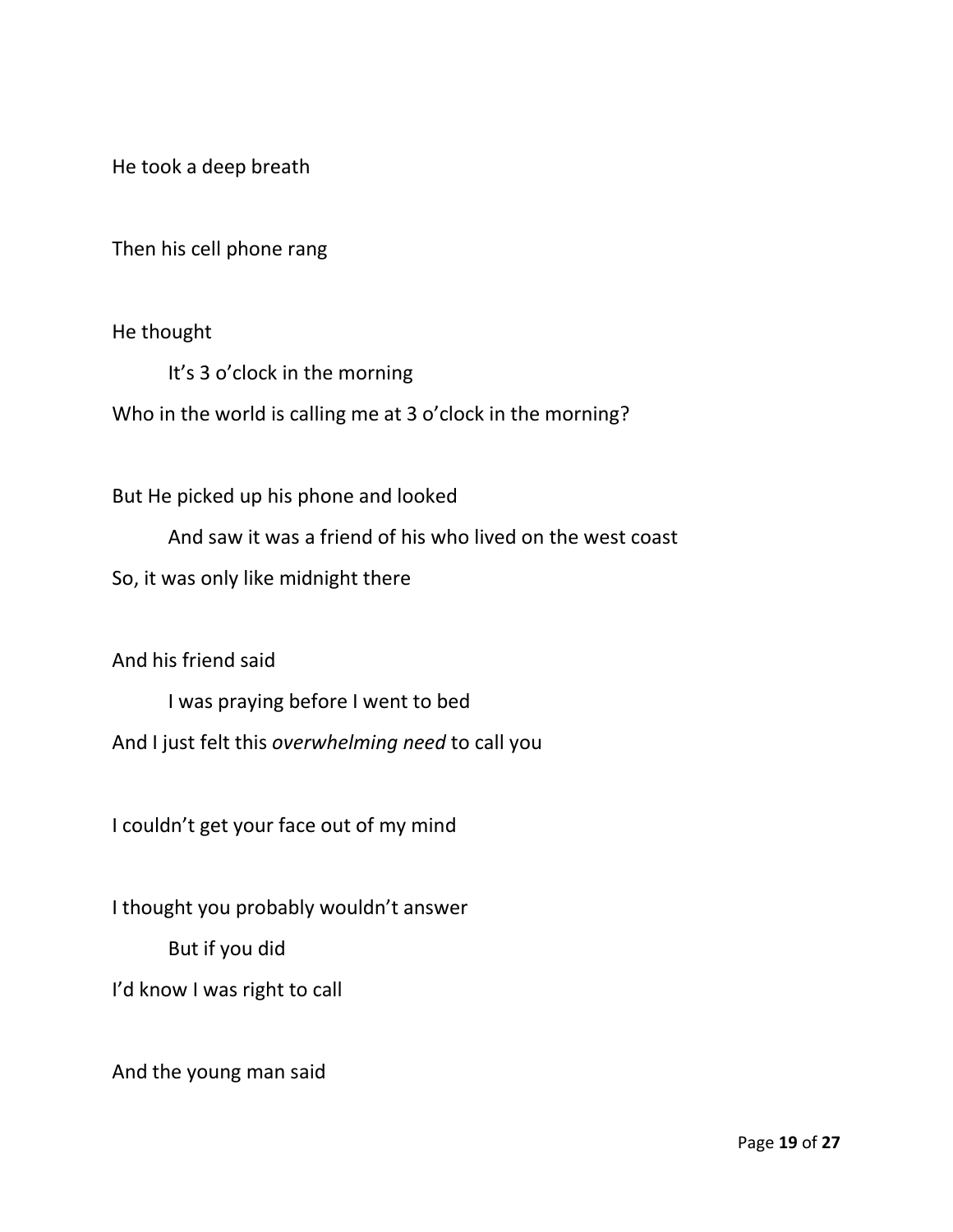"You were right to call"

I'll fill you in tomorrow

But you just saved my life

Listen, I don't know each of your stories

But you're welcome here

We love you

If you're life's a mess

We'll walk along with you

And we'll love you through *every part* of it

If you say your life's perfect

Well… we'll know you're a liar

## But *you're* welcome here too

We love you

We'll walk along with you

And love you through *every part* of it

And I don't have to know you

To tell you that Jesus has been holding you together

All along

Whether you know it or not

Whether you acknowledge it or not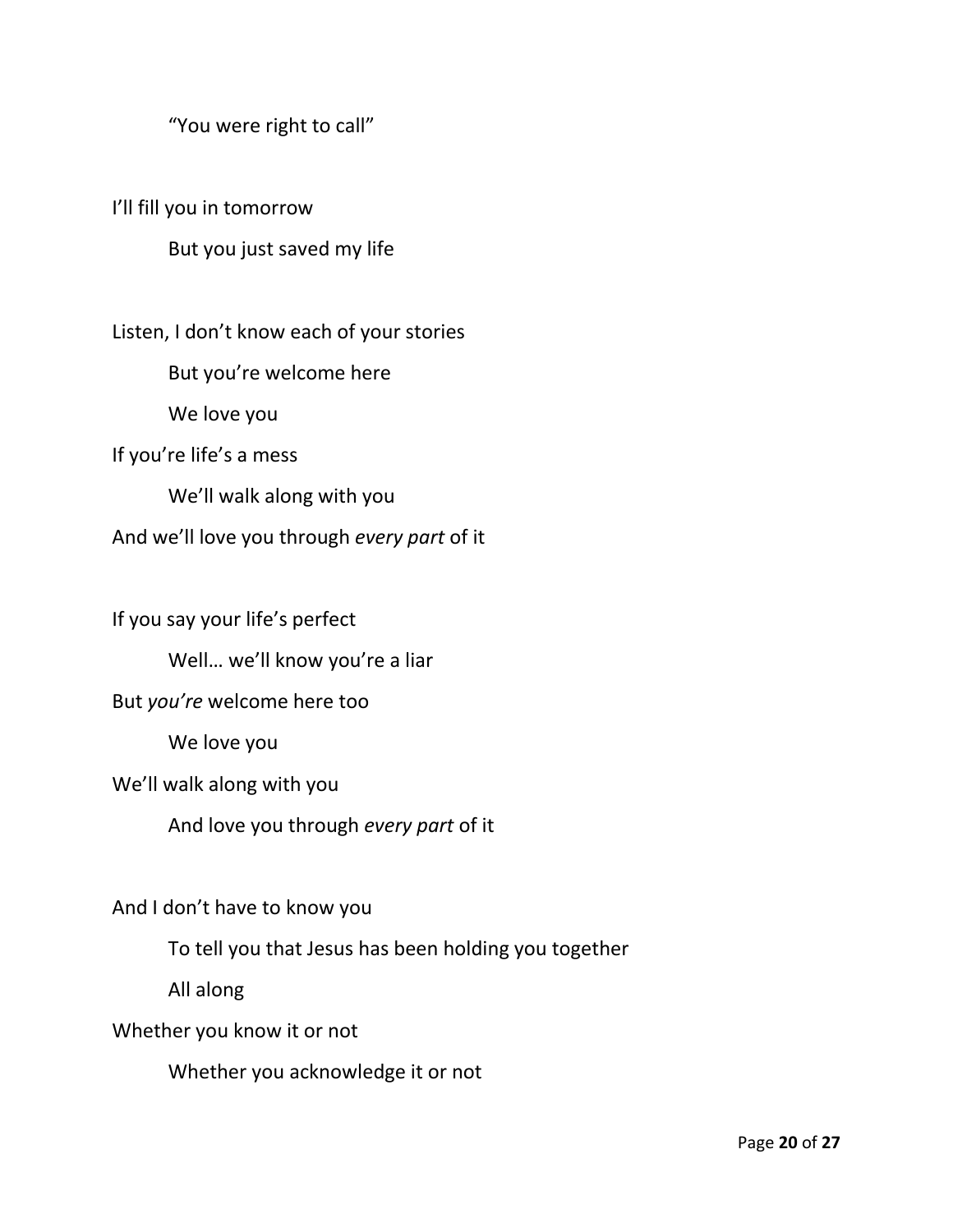He's been hidden in your life

In plain sight

All along

I know that because

He's holding all of us

**Colossians 1:15a, 17 (NLT) – Christ is the visible image of the invisible God… He existed before anything else, and He holds all Creation together."**

"All Creation"

That includes me

That includes you

And I want you to notice that there is nothing in there

About Him needing you to know it

He holds us together whether we admit it or not

Is it possible

That as our culture is feeling ripped apart

HE is the One who's holding us all together?

Is it possible

As there's so much division and disunity and disgust

That HE is the reason we're not pulling apart at the seams

Is it possible

That you are writing a classic story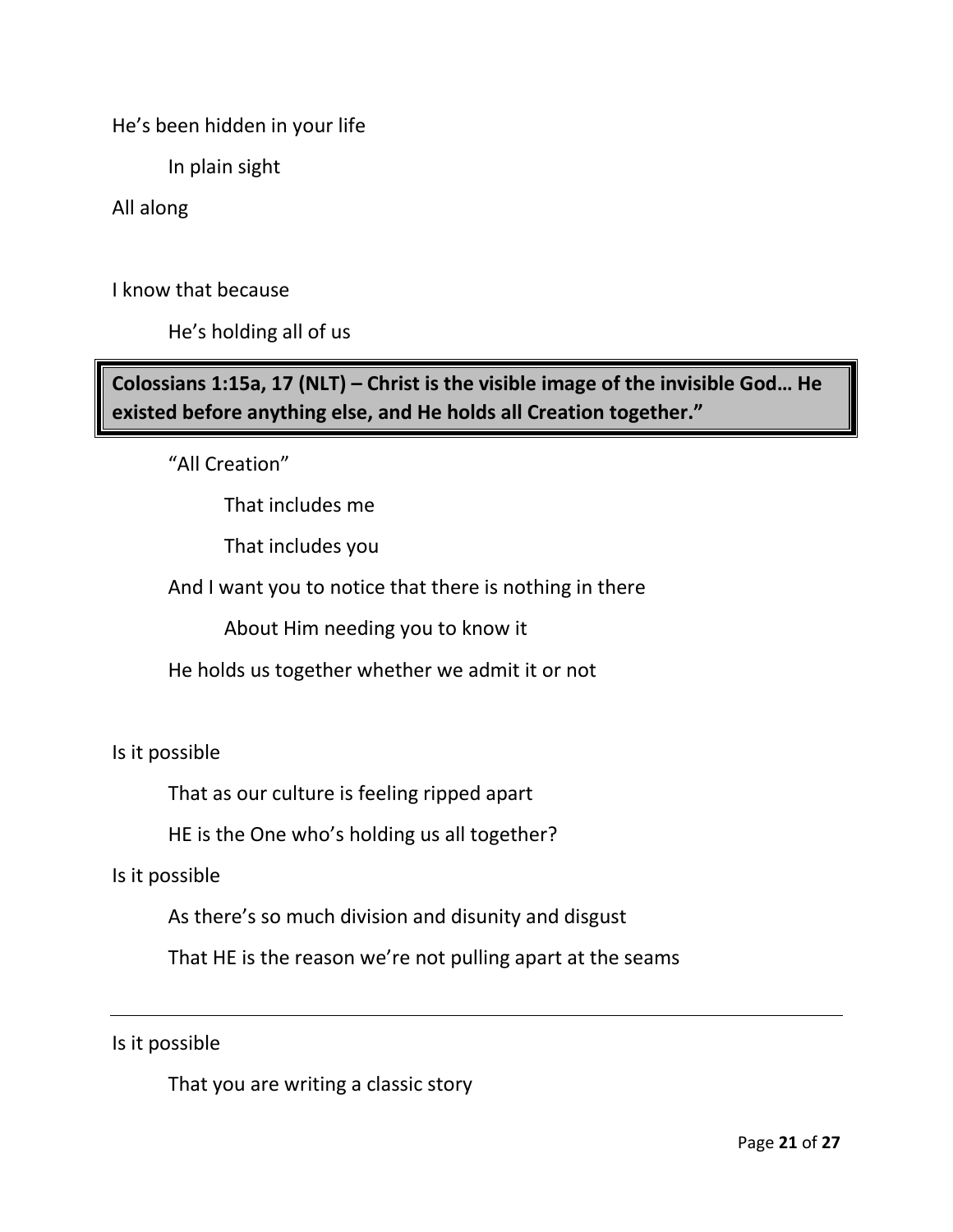That even though Jesus

Has been there all along in your life

There comes an aha moment

When everything makes sense

Is it possible

That the aha moment is today?

There comes a moment

When you realize that all of those hints

All of those coincidences

All of those little details

Were placed there in your life

By God Himself

They were foreshadowing

For the hero's arrival

They were foreshadowing

For Jesus

If you're a Christian

I am so excited for this series

We're going to look at how Jesus' words are true

How He was in the Bible

Long before we get to the Gospels

How the Holy Spirit of God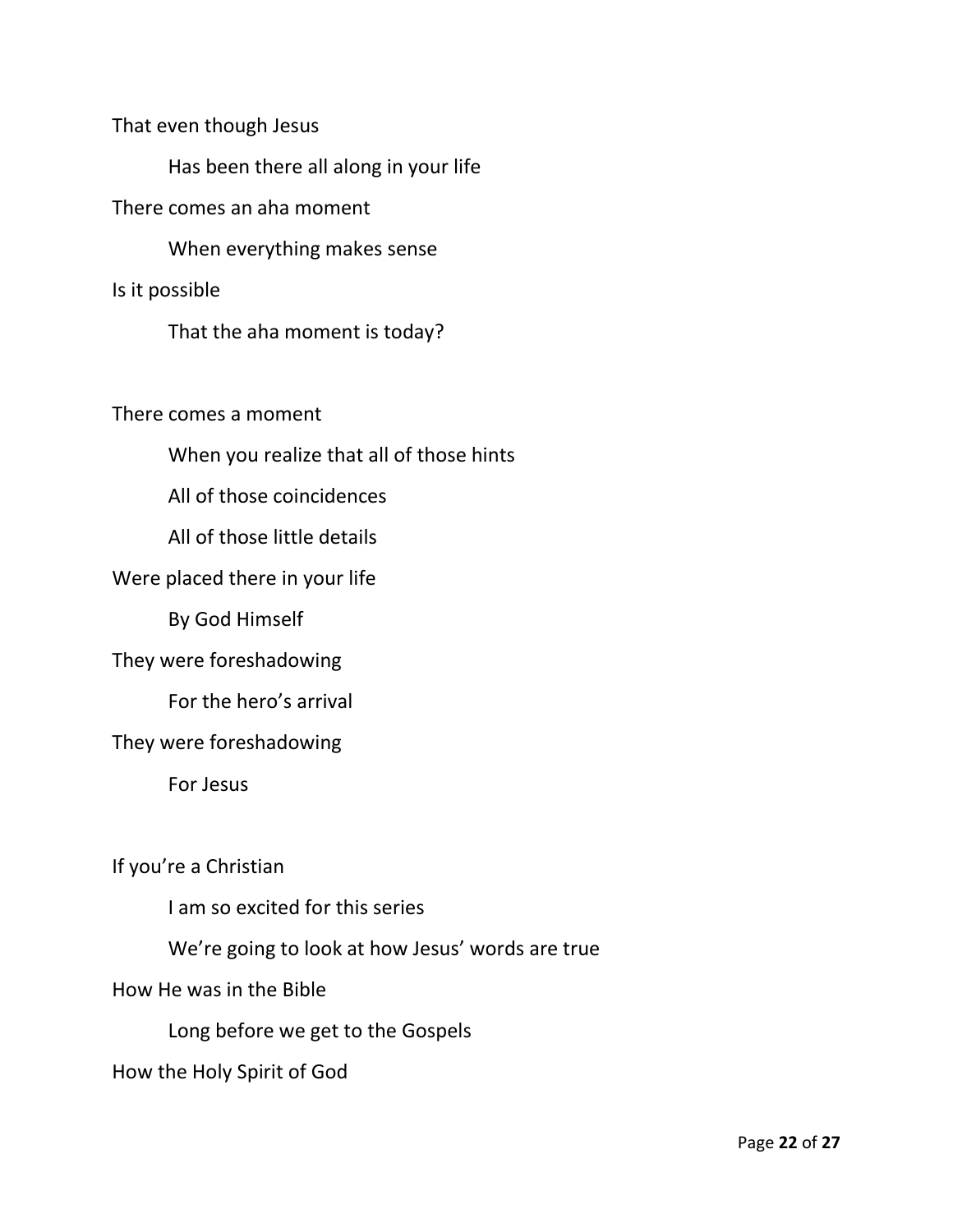The author

Inspired the first part

Knowing how this Book was all going to end

And if you're a sold-out, all-in Christian

You're going to love this series

For everyone else

This series is *really* for you

# Thousands of years of Jewish history

## Foreshadowed this One Man's life

## If Jesus is God

This makes sense

#### If He's not

I don't know how to explain it

#### The burden

Is on you to explain it

#### But if He's God

Then today matters

### If Jesus is God

Then His death

Wasn't just another Roman execution

## If He's God

Then He really did rise from the dead

#### And His resurrection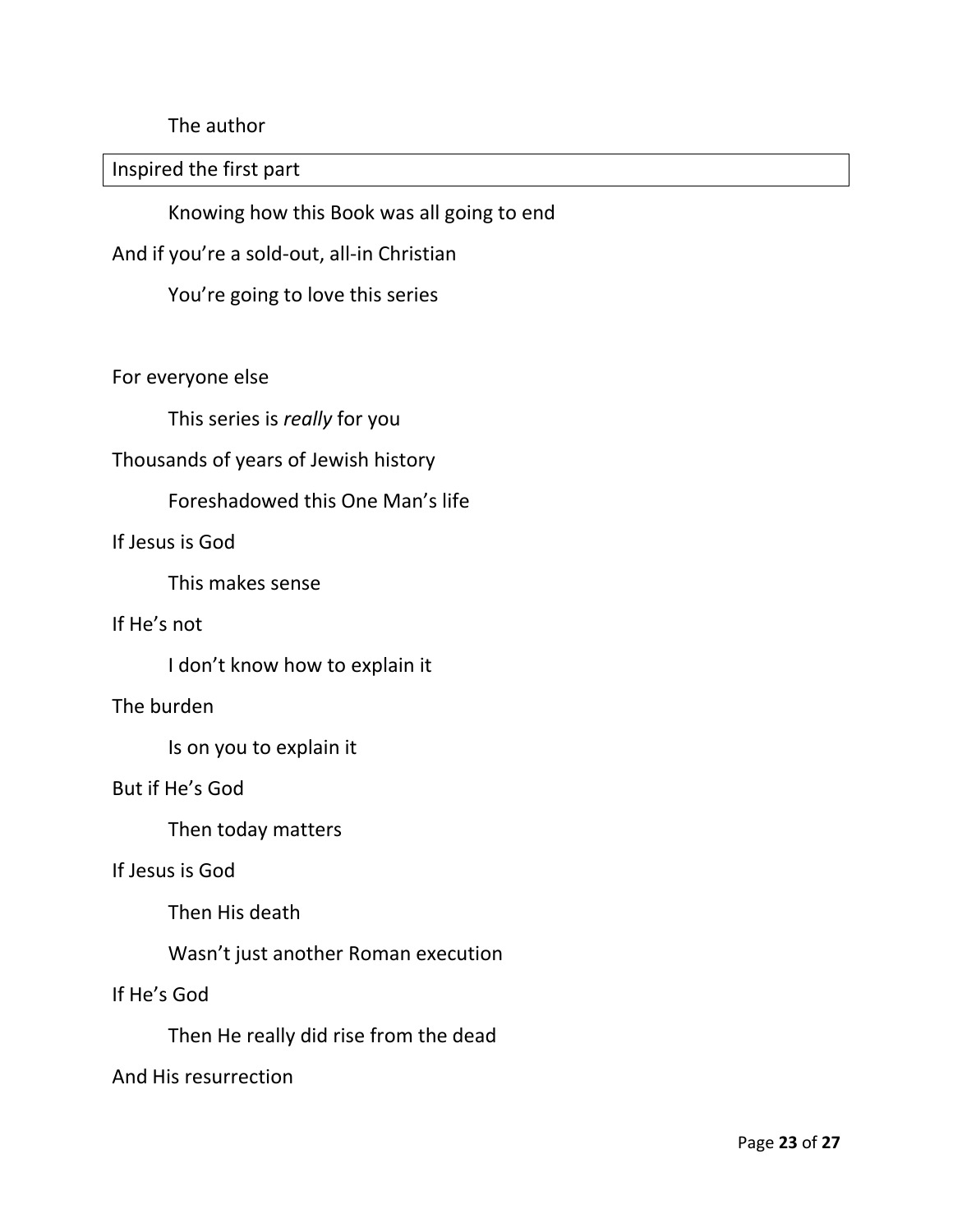Has deep implications for my life

His resurrection

Has deep implications for all of us

As we wrap up

Let's look at how the Bible describes

What Jesus did for us all:

**Colossians 2:14 (NIrV) - He wiped out what the law said that we owed. The law stood against us. It judged us. But He has taken it away and nailed it to the cross.** 

You know you don't always live up to your expectations

You sometimes feel like a failure

Like less than

But God sees you

He loves you

And because of that love

He came and took all of that condemnation

And paid for it on the cross

Look at the next verse:

**Colossians 2:15 (NIrV) - He took away the weapons of the powers and authorities. He made a public show of them. He won the battle over them by dying on the cross.**

When you feel like the devil

Is winning in your life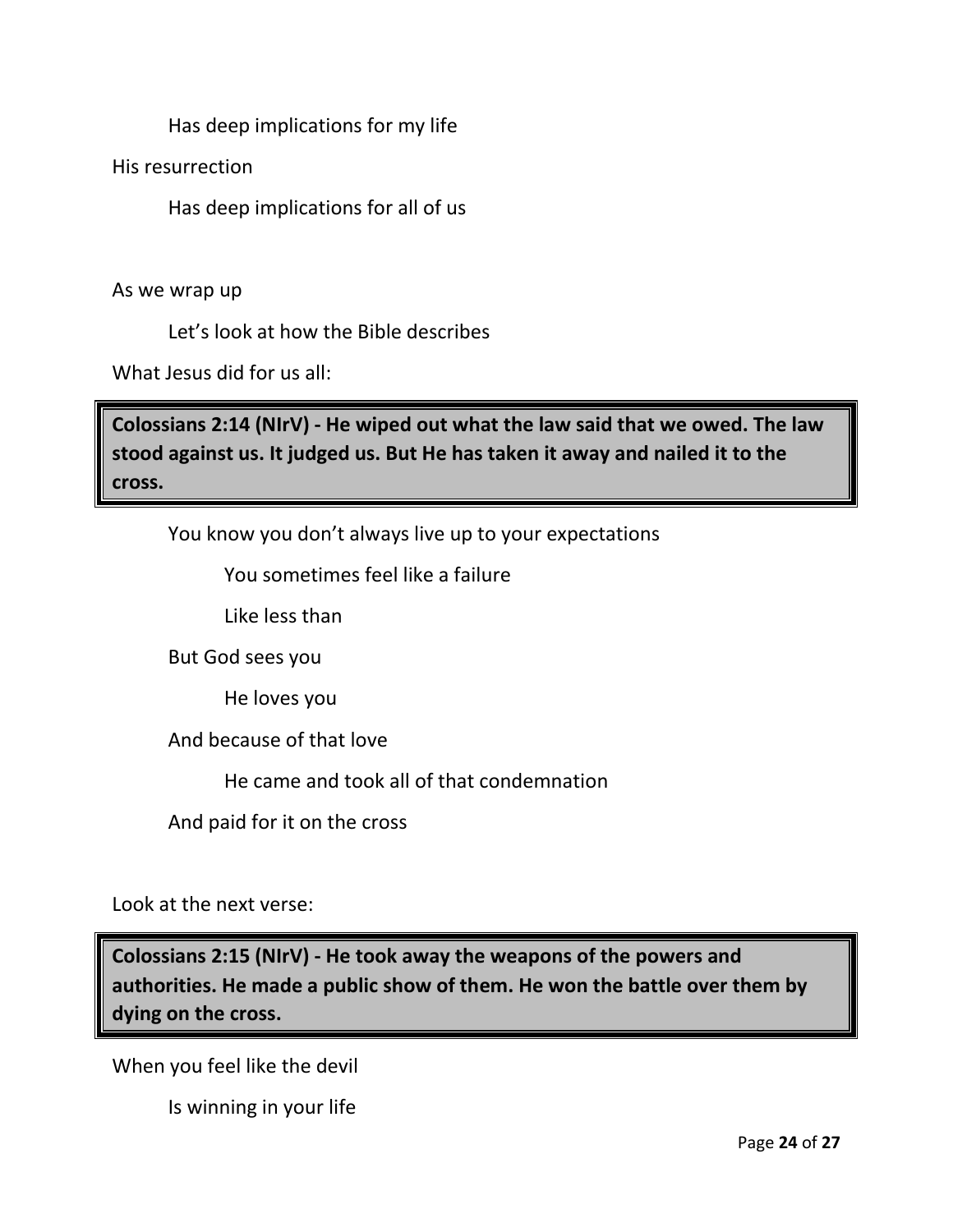Remember – he's already lost

And he knows it

His defeat was very public

The battle has already been decided

I heard someone say recently

That all of life is a test  $-$  a judgment

You can take that test on your own

But let me tell you now

It's too hard and you're going to fail it

Or, you can let Jesus take the test

And let me tell you now

It's not too hard for Him

In fact, He's already aced it

Easter reminds us that that day is coming for all of us

I want to plead with you

To place your life fully in Jesus' hands

I love this passage

He says in verse 16 that

People are going to feel judged

They're going to feel that failure in their life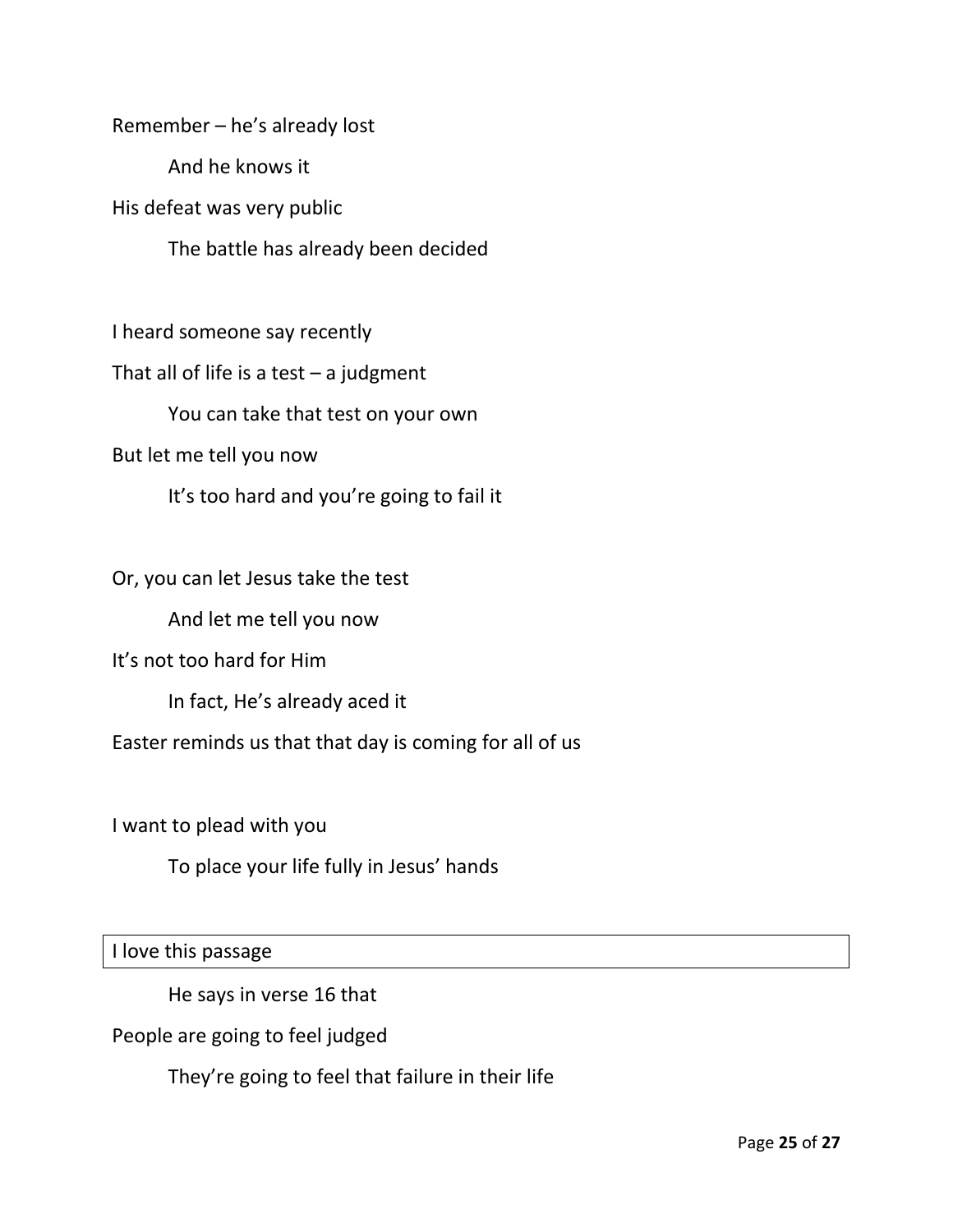But the Bible here says

That all of those rules

All of those standards

**Colossians 2:17 (NIrV) - They are only a shadow of the things to come. But** *what is real is found in Christ.*

The most famous man

In all of history

Knows you

Knows all of your strengths

And all of your failures

He died

The most famous death in all of history

He rose from the dead

But His followers didn't believe it at first

He convinced them

That it was true

And it changed their life

It changed the world

And now I hope to convince you

That Jesus

The most famous man in all of history

Has been hidden in plain sight

In your life